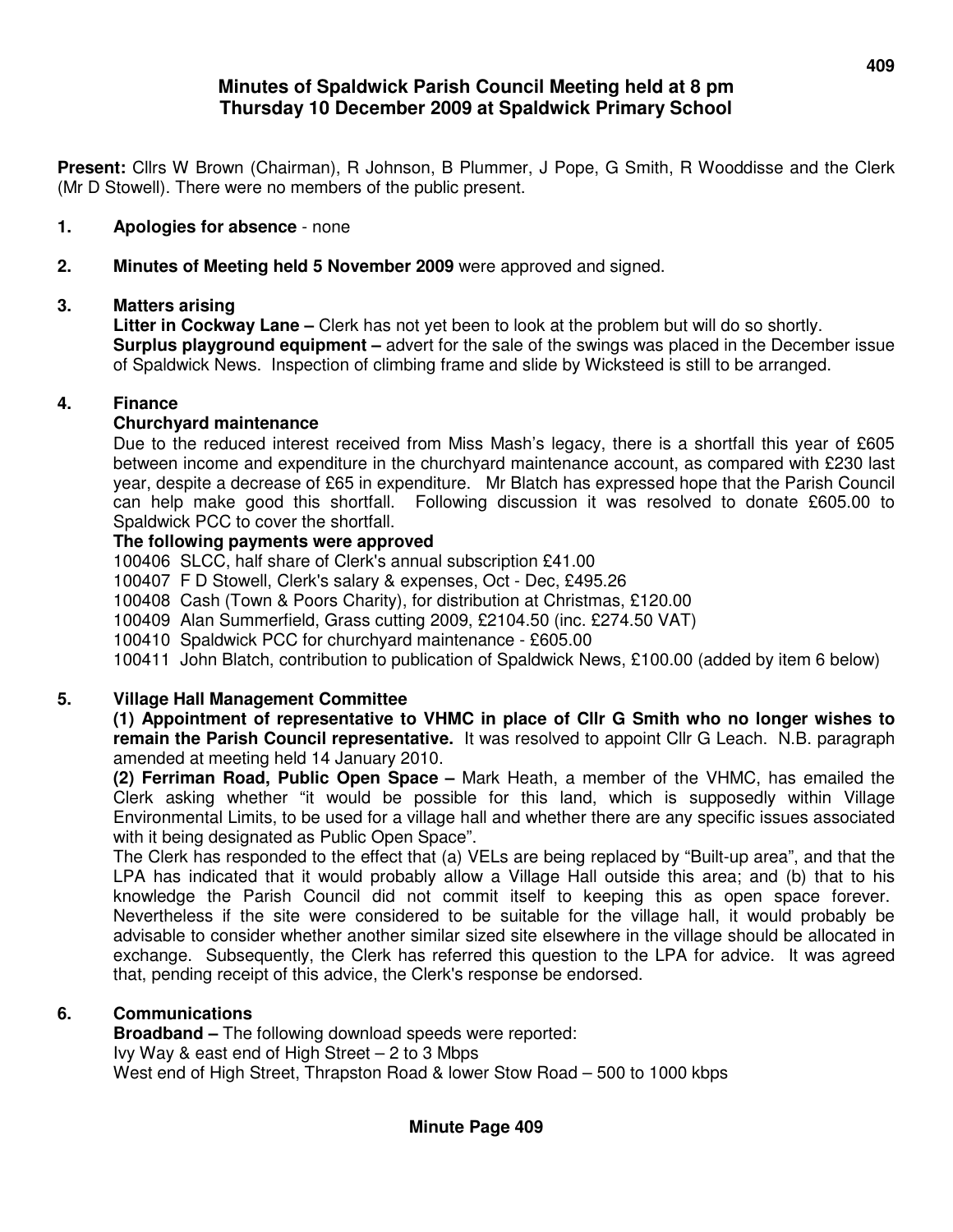As Mark Heath had indicated by email to the Clerk that he is willing to respond to the letter from Jonathan Djanogly MP, it was resolved to accept this offer and to pass the letter to him.

**Website** 

Following discussion led by Cllr Plummer, it was resolved that the website www.spaldwick.com developed by Mark Heath be acknowledged and adopted as the official website for publication of Parish Council matters. It will include a list for those wishing to receive information from the Parish Council by email. It was also agreed to provide Mark with a group photo of councillors for publication on the website.

#### **Newsletter**

Following a report by Cllr Plummer regarding the Spaldwick News, currently edited and produced by John Blatch, it was **resolved** to recognise it as the official village newsletter. It was noted that a 100 Club is being created to help cover the running costs, but it is expected to provide only about 50% of the requirement. John is looking for someone to take over production or to assist with obtaining advertising revenue. It was further **resolved** to donate £100.00 to John Blatch as a contribution to the cost of producing Spaldwick News pending the outcome of the proposed 100 Club and other measures being taken to give it a sustainable future as the official village publication; and to add this payment to the list at item 4 above.

## **7. Parish Plan Actions -** update on the first three initiatives.

 **Village Hall -** the newly elected management committee, which will drive this project, will have its first formal meeting in January.

 **Youth Facilities Group -** those wishing to participate have been invited to contact **spaldwickyouth@btinternet.com .** The current response is not known.

 **Speeding Reduction Group -** interested persons have been invited to contact **stopspeeding@TheFileCrypt.com** Cllr Pope, the convenor, said that he had received very few replies and none have volunteered for Speedwatch.

#### **8. Bus Shelter Site**

Cllrs Leach and Smith reported that they believe the best site for a bus shelter would be in Royston Avenue on the verge north of the phone box. Council agreed that this is the best site.

## **9. Maintenance of Assets**

#### **Village Sign** - deferred until the spring

**War Memorial renovation** - response to request for a quote for cleaning only is awaited. N.B. It is hoped that firm quotes can then be obtained for renovating the lettering.

Cllr Johnson reported that the war memorial at Leighton Bromswold had recently been renovated by Fairhaven & Woods Ltd at a cost of £2200. A grant of £875 had been obtained from English Heritage towards the cost. It was also noted that the War Memorials Trust brochure being circulated to members contained information about grants. The Clerk to follow up these leads.

#### **10. Planning -** nothing to report

#### **11. Jointly Funded Minor Improvement Scheme 2010/11 Bidding Round**

The bid for a High Street footway was one of six to score 6 points. The successful bids scored between 7 and 11 pts. 30 bids scored less than 6 pts. 18 were not scored (8 exceeded budget, others rejected for varied reasons). The bid for speed reduction measures (flashing lights) scored 3 pts.

#### **12. Correspondence**

#### **Email to all councillors 6/11/09**

Invitation to visit CCC Huntingdon depot to see demonstration of recycling equipment,  $3<sup>rd</sup>$  December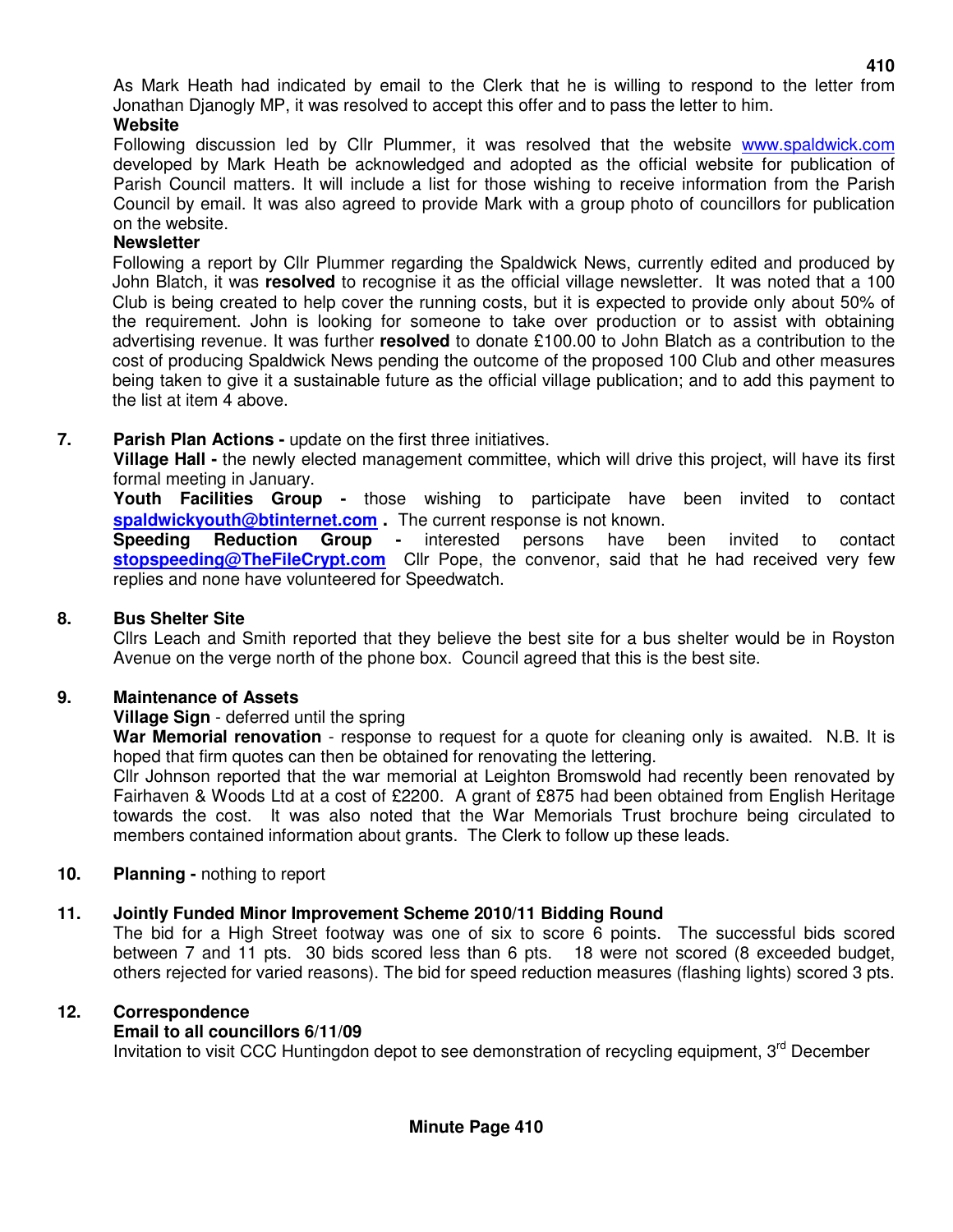# **Circulated 11/11/09**

Infrastructure Planning Leaflet Extract from National Policy Statement re Wind Farms Charity Commission News no 30 Hinchingbrooke Hospital proposals feedback invited forms enclosed **Circulated 12/11/09** 

Clerks & Councils Direct November 2009 The Clerk November 2009 NALC Policy & Parliamentary briefing P18-09 dated 30 October 2009 "Local Councils and Cheque Signatories"

### **Circulated 23/11/09**

Parish Paths Partnership - invitation to apply for grant by 26/2/10 - The Clerk is to put an item in Spaldwick News inviting volunteers from the 50 respondents to the Parish Plan Questionnaire to liaise with the County P3 Officer regarding maintenance of the Rights of Way.

Countywide Advisory Freight Map - comments requested by 29/1/10

**Reply to query regarding Gypsy and Traveller sites** - Lynette Hughes, Senior Planning Policy Officer states that the Development Plan Document identifying preferred permanent sites is not expected to be issued for consultation until sometime after February 2010.

**CPALC** - Autumn 2009 Bulletin circulated with agenda.

**Email from Steve Shaw of unlockdemocracy.org.uk was forwarded to councillors on 26/11/09**  Entitled "Empowering Parish and Town Councils by getting the Sustainable Communities Act Amendment Bill adopted in Parliament", it invited interested parties to contact specific MPs who are in a position to progress this Bill. Cllr Leach has subsequently reported that he sent E-mails to all these people and was happy to do this after attending a conference on the subject of Sustainability where they were told of the awful situation that particularly affects landfill and many other areas where sustainability will be increasingly important. Alistair Burt has since confirmed that he will introduce the Bill into Parliament.

**Register of Electors 2010 –** The new register in force from 1 December 2010 includes 8 electors transferred from Ellington as a result of the boundary change, bringing the total to 439.

**Band D equivalent properties –** the 2010/11 council tax base is expected to be 229 (subject to confirmation by HDC's Corporate Governance Panel), an increase of 3 on the current year.

**Broadview & proposed Bicton Wind Farm –** turbine components and blades will not be delivered through Stow Longa (and hence not thro' Spaldwick); a detailed preliminary layout of the scheme has been prepared; an exhibition is planned for January which will show turbine size and locations.

# **13. Any Other Business**

**Provision of Salt Bins – HDC** is intending to place a bulk order to reduce the price from the supplier to around £100 per bin (40% discount). Parish Councils are asked to indicate any interest as soon as possible. The plan is that parish councils would fund the supply, installation and maintenance of the bins which would be located with the agreement of the CCC Highway Supervisor at hazardous sites on the non-precautionary network e.g. steep gradients, sharp bends or areas where there is a history of poor surface water drainage or ponding. As Belton's Hill falls within this category, the possibility of locating a bin there was discussed, but it was considered to be too dangerous a location for volunteers to spread salt by hand. Instead it was resolved to respond to CCC suggesting that this area should be part of the precautionary gritting network.

#### **Results of recent police speed checks**

A report has been received from the police that they carried out speed checks in Spaldwick on  $3^{\text{rd}}$ . 13<sup>th</sup> and 16<sup>th</sup> November, arising from which 12 Fixed Penalties of £60 and 3 penalty points were imposed. In addition one summons was issued for another offence.